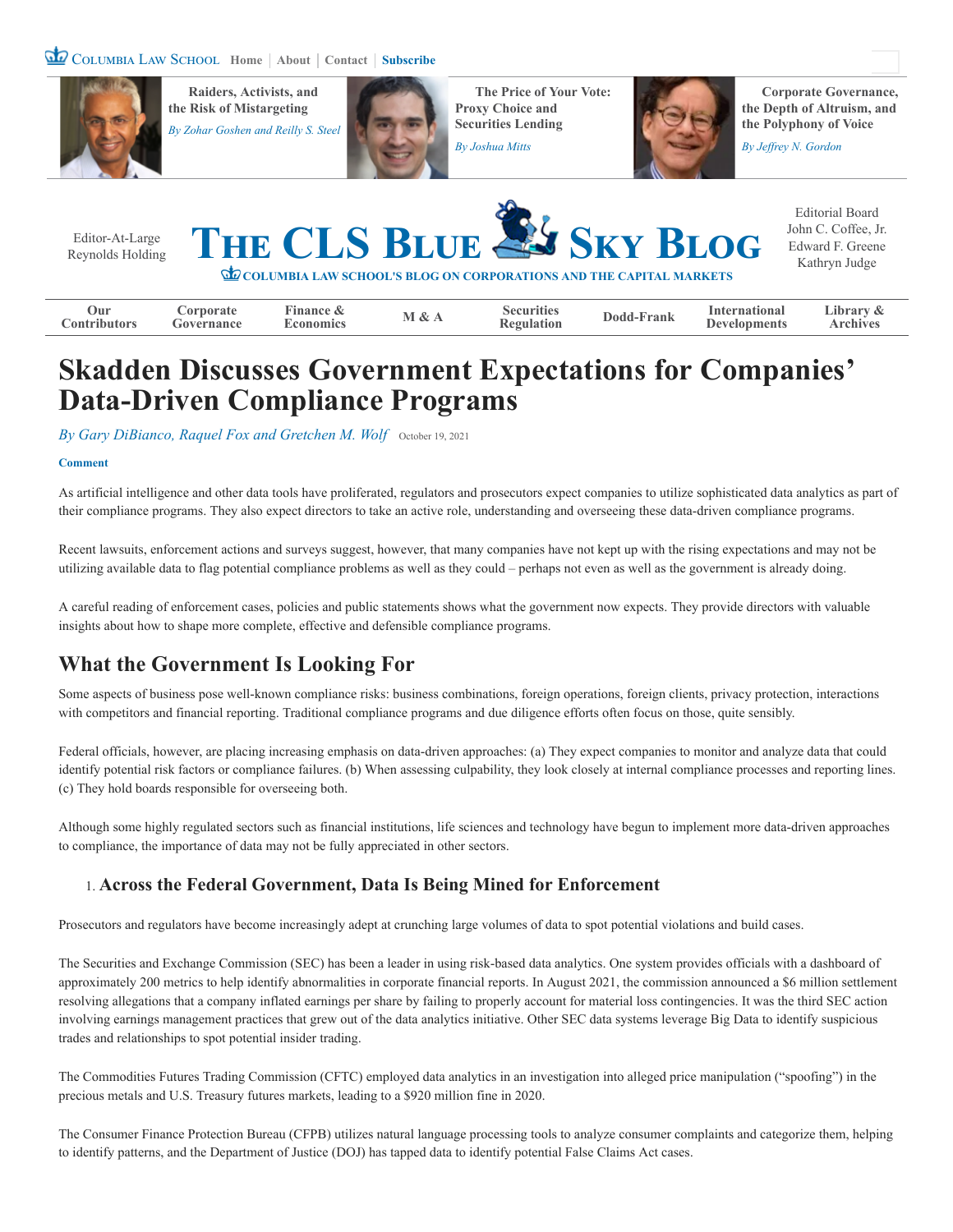The DOJ also established a Procurement Collusion Strike Force in 2019 that uses data analytics to identify suspicious bid patterns. It also trains auditors, analysts, attorneys and others in the use of data analysis to combat bid rigging and similar collusive actions. As a result, the role of data analytics in antitrust and other enforcement is likely to increase.

### 2. **Companies Are Now Expected to Use Data Analytics for Compliance**

With new, more powerful digital tools available, what constitutes a reasonably effective compliance program is rapidly changing. In one recent enforcement case, for instance, the CFPB cited a bank's lack of systemic, automated controls to detect employee misconduct involving consumer accounts.

Other applications of data-driven compliance programs might include:

(a) monitoring for Foreign Corrupt Practices Act violations by analyzing raw data about a company's foreign transactions, donations, cross-border customers or vendors;

(b) periodically evaluating the risk profiles of third-party relationships;

(c) at financial institutions, screening customer transaction data as part of anti-money laundering or "know your customer" programs.

As user-friendly ways to deliver data analyses to compliance personnel proliferate, expectations may change about the level of information that boards should be receiving about risk trends and compliance responses.

Surveys suggest that many companies have catching up to do. According to an EY survey, 78% of companies do not "systemically track contractual obligations," for instance, and 71% do not monitor contracts for "deviations from standard terms." And while half of CEOs interviewed identified "risk management as the area in which they expect to implement the most change over the next three years" — with 61% of those same CEO's saying they "would like their organization to take a more data-driven approach" to risk management generally — 97% of general counsels report difficulty obtaining budgets for legal technology, including tools to monitor risk and compliance issues.

As enforcement agencies rely more heavily on data tools to rout out unlawful conduct, they expect companies to do the same. As Matthew S. Minor, then deputy assistant attorney general, said in 2019:

Whereas we are able to identify indicators and anomalies from market-wide data, companies have better and more immediate access to their own data. For that reason, if misconduct does occur, our prosecutors are going to inquire about what the company has done to analyze or track its own data resources ― both at the time of the misconduct, as well as at the time we are considering a potential resolution.

That could be paraphrased as: "You've got the data. Use it."

#### 3. **The Analysis Must Be Available to Boards**

Enforcement officials have made it clear that data analysis alone will not suffice. The results must make it to decisionmakers, including boards and chief compliance officers (CCOs).

For example, under federal sentencing guidelines, if there is a plea or a conviction, defendants only receive credit for having a generally effective compliance program if directors at minimum are "knowledgeable about the content and operation of the compliance and ethics program," and "exercise reasonable oversight" of its "implementation and effectiveness." One factor in weighing charges involving businesses is "[w]hat types of information ... the board of directors and senior management examined in their exercise of oversight . . . ."

Effective oversight also requires sufficient expertise at the board level, the DOJ's prosecution guidelines suggest, whether that comes through expertise among the directors themselves, advisors or compliance training. The guidelines also factor in whether directors or external auditors met privately with compliance and control officers, without management present.

A Deloitte survey suggests that these standards often are not met. At 70% of the companies surveyed, CCOs did not regularly attend board meetings. At almost 40%, they did not even regularly attend audit committee meetings.

Regulators scrutinize those organizational structures. As the SEC's Director for the Division of Examinations stated in November 2020 in the context of investment funds:

We notice when a firm positions a CCO too low in the organization to make meaningful change and have a substantive impact, such as a mid-level officer or placed under the CFO function. We notice when CCOs are expected to create policies and procedures, but are not given the resources to hire personnel or engage vendors to provide systems to implement those policies and procedures.